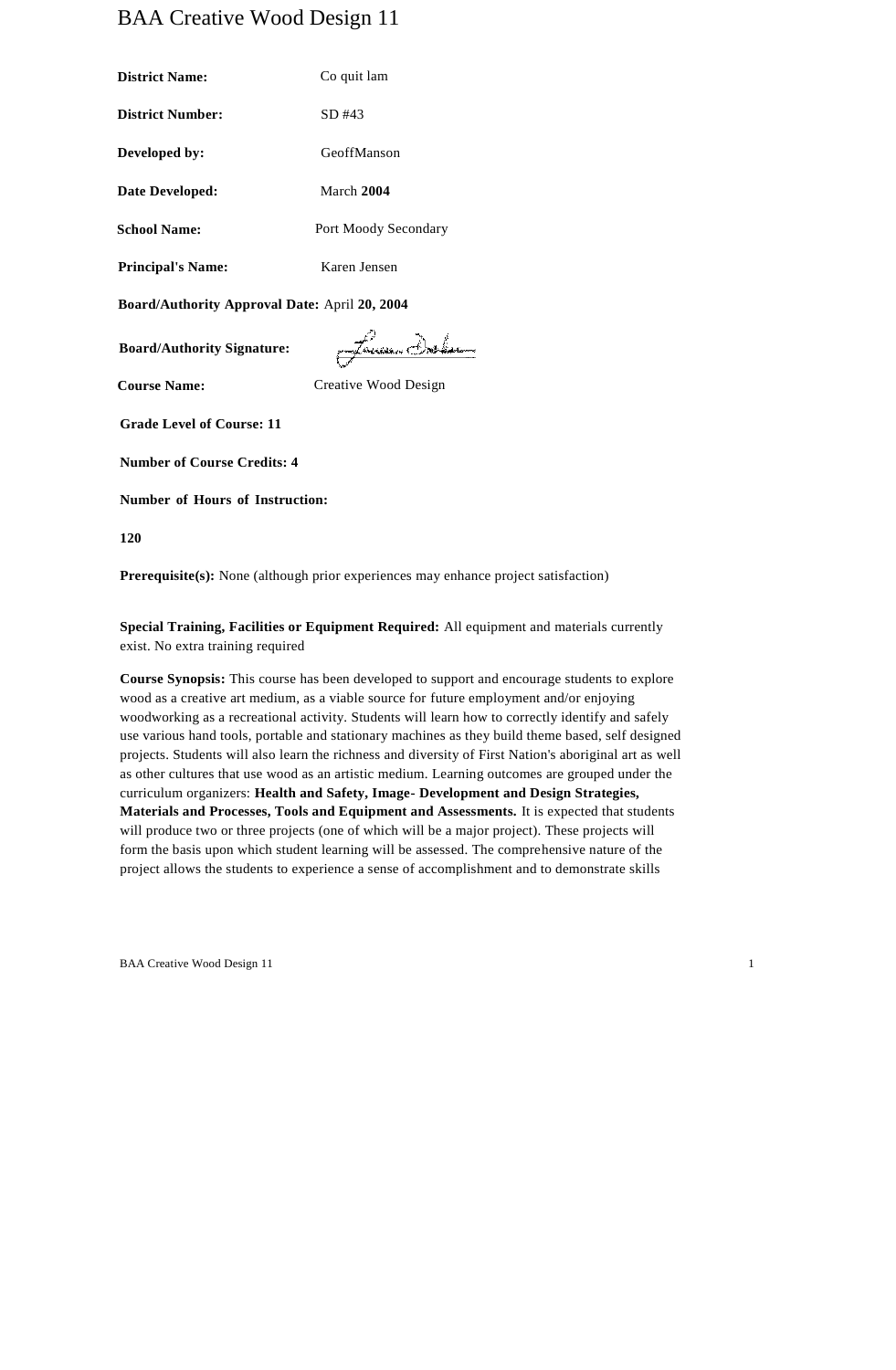**Rationale:** Creative Wood Design is an opportunity for students who have little previous knowledge of wood the ability to develop basic skills in construction and design and to explore wood as a creative medium. Students who have experience in wood related courses would use this course to expand the design component of their work. The goals of this course are to:

- 1) Develop basic skills in woodworking and construction
- 2) Allow students to experience wood as a creative medium
- 3) Develop an appreciation of the cultural/ historical aspects of wood construction, architecture, art and furnishings.

The Technology Education Department recognizes that academic requirements to enter post secondary institutions may preclude students from enrolling in certain technology courses. This course intends to provide an opportunity for those students who do so.

# **Organizational Structure:**

| Unit/Topic | <b>Title</b>                   | <b>Time</b> |
|------------|--------------------------------|-------------|
| Unit 1     | Introduction to Wood shop      | 15          |
| Unit 2     | Basic Skill Development        | 25          |
| Unit 3     | Intermediate Skill Development | 30          |
| Unit 4     | <b>Final Project</b>           | 40          |
| Unit 5     | Maintaining the Work Space     | 10          |
|            | <b>Total Hours</b>             | 120         |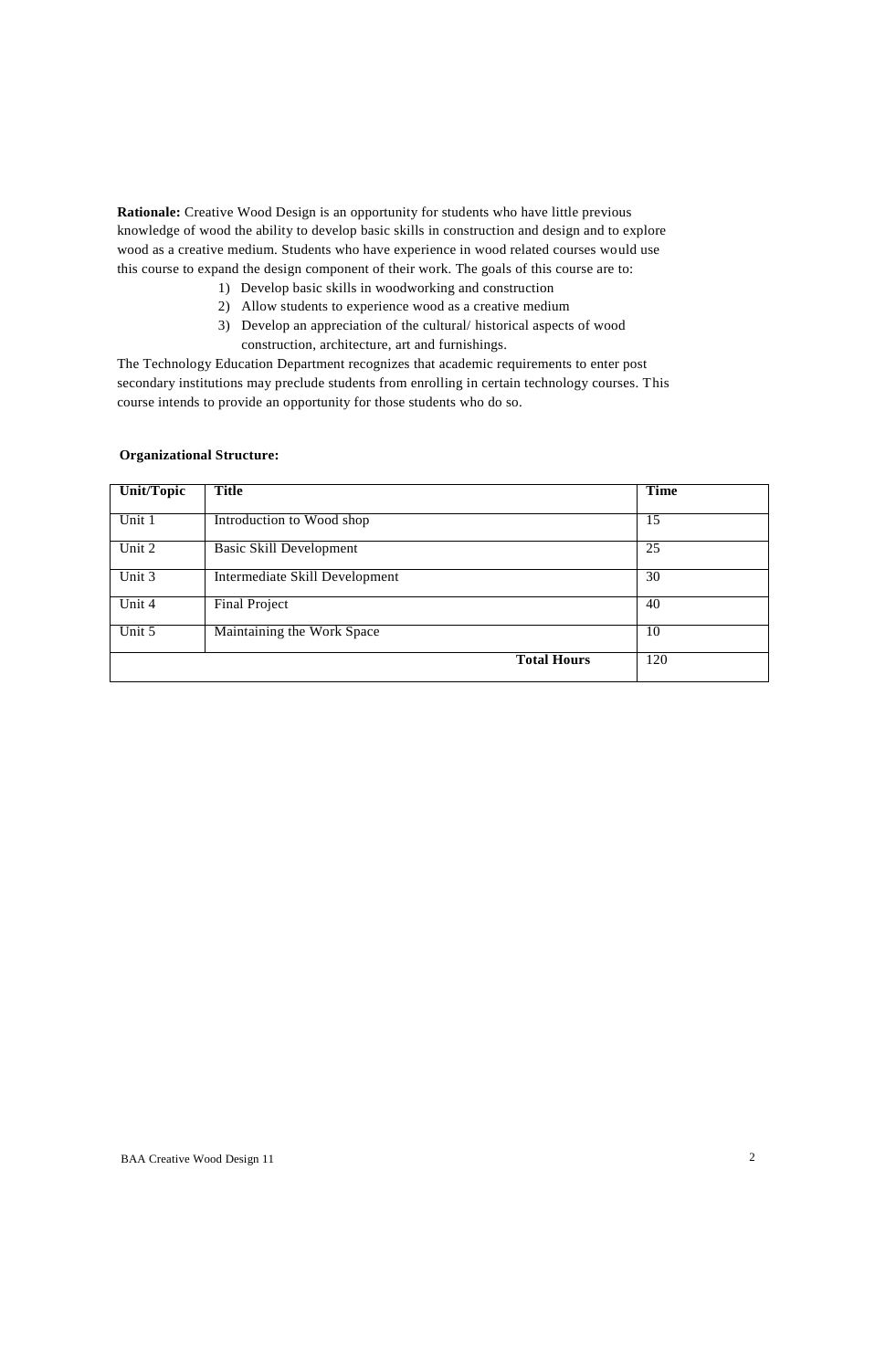#### **Unit Descriptions:**

#### **Unit 1: Introduction to Wood shop 15 hours**

Students will become familiar with the uniqueness of the wood shop as they participate in general health and safety issues. Students will continue to familiarize themselves with various tools and machines as they safely set up and adjust the equipment as needed. This unit will be an ongoing one throughout the year as students will learn and be taught on a "need to know" basis.

# **Curriculum Organizer: Health & Safety**

*It is expected that students will:*

- identify Workers' Compensation Board and WHMIS regulations that apply to a carpentry and joinery work environment
- describe safety and accident prevention procedures for a carpentry and joinery work environment
- demonstrate use of safe work practices

# **Curriculum Organizer: Materials & Processes**

*It is expected that students will:*

- identify and select wood species
- identify, describe and use abrasives
- identify, describe and apply common adhesives

# **Curriculum Organizer: Tools & Equipment**

*It is expected that students will:*

- identify and use basic hand tools used in a wood shop
- identify and use basic machines used in a wood shop

### **Curriculum Organizer: Assessment**

*It is expected that students will:*

demonstrate use of appropriate vocabulary when discussing processes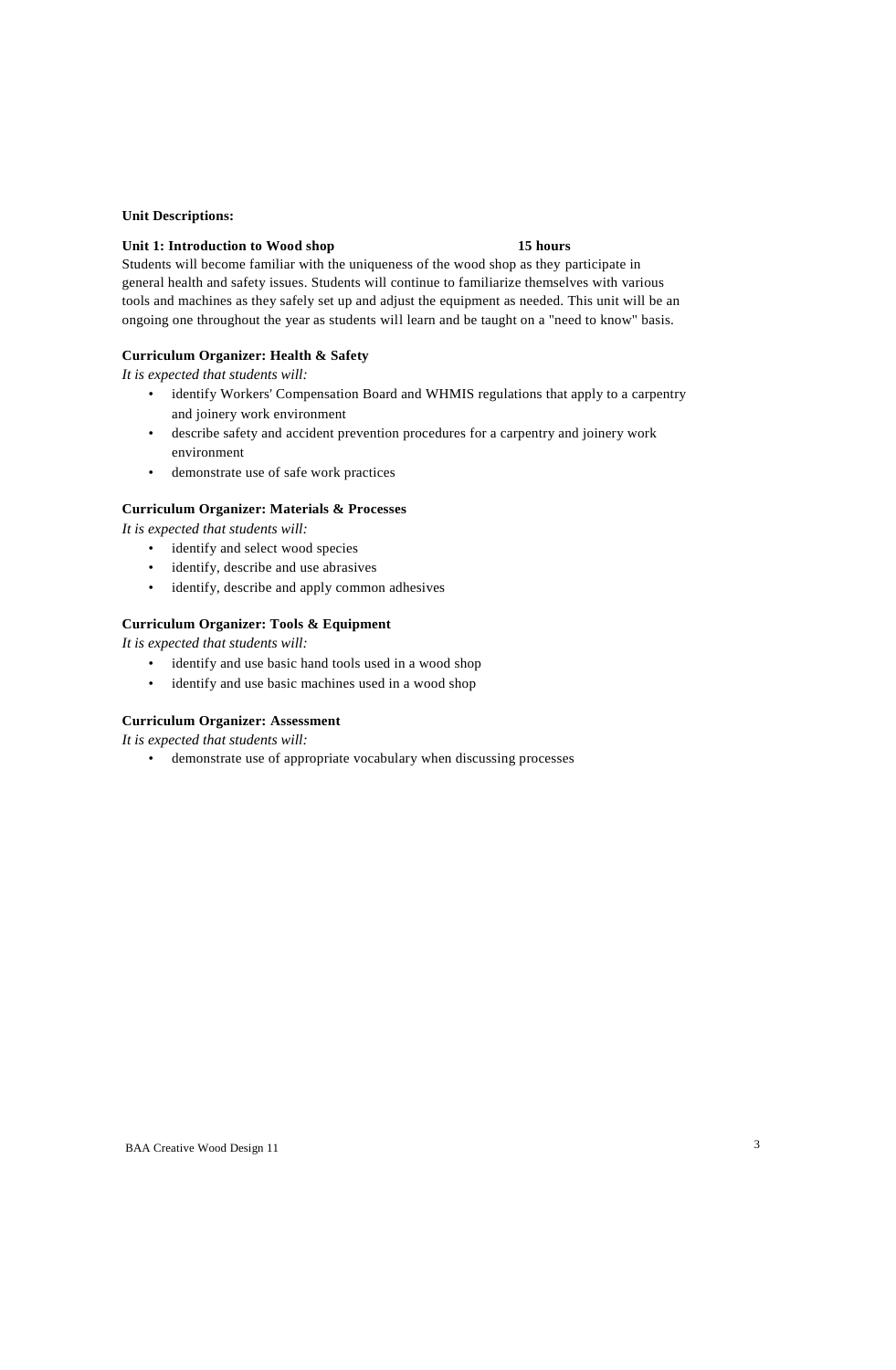# **Unit 2:Basic Skill Development 25 hours**

Students will now begin to use the earlier unit and prior knowledge to develop a theme based project using these basic tools and machines. These projects will be done individually although students may want to partner up to help build confidence within and around the wood shop. Due to machine limitations (too many students compared to too few machines) there should be at least two different projects that use different basic tools.

### **Curriculum Organizer: Health & Safety**

*It is expected that students will:*

- demonstrate the use of safe work practices
- describe safe work practices with scroll saw, band saw, drill press and stationary sanders
- describe safe work practices with hand tools

### **Curriculum Organizer: Image- Development and Design Strategies**

*It is expected that students will:*

• design and create an appropriate project that meets the theme-based criteria

#### **Curriculum Organizer: Materials & Processes**

*It is expected that students will:*

• choose and apply proper materials for project completion

#### **Curriculum Organizer: Tools & Equipment**

*It is expected that students will:*

• choose and safely use appropriate machine or tool for project

#### **Curriculum Organizer: Assessment**

*It is expected that students will:*

• identify areas of success and areas to improve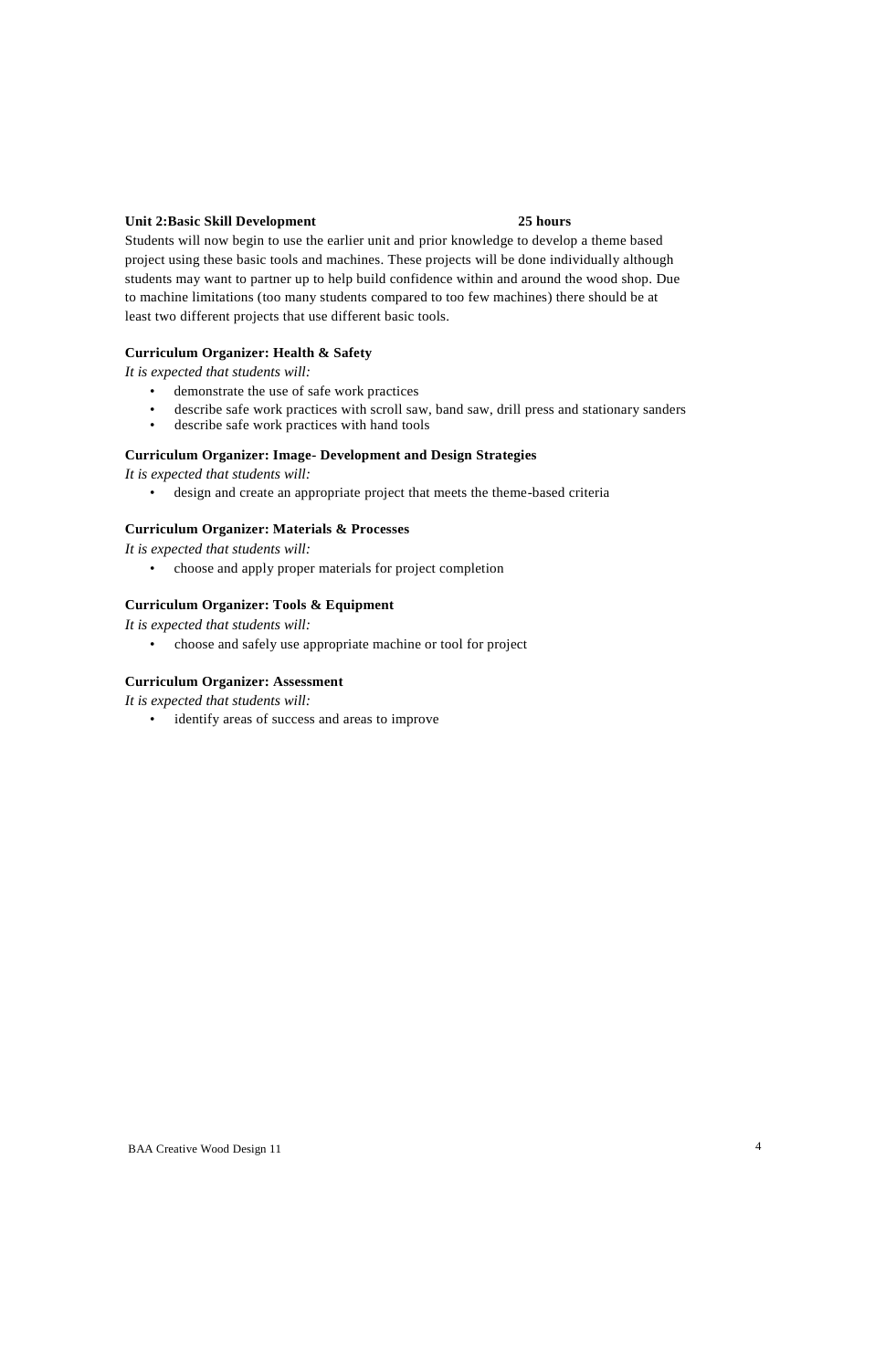# **Unit 3:Interniediate Skill Development 30 hours**

As students build confidence using basic tools and machines they will be introduced to more traditional woodworking machines and processes. These projects are made usually with less emphasis on the creative and more on the accurate "set-up" and safe procedures required using the various machines. There is a limited creative aspect in this juncture of the course. The emphasis at this point is more on the journey than the destination.

# **Curriculum Organizer: Health & Safety**

*It is expected that students will:*

- demonstrate the use of safe work practices with each machine
- describe safe work practices with radial arm saw, table saw, jointer, thickness planer and mitre saw

#### **Curriculum Organizer: Materials & Processes**

*It is expected that students will:*

• choose and use proper materials to complete intermediate project

# **Curriculum Organizer: Tools & Equipment**

*It is expected that students will:*

- demonstrate proper procedures when setting up machines
- correctly use each machine accurately machine the wood to a specific dimension

# **Curriculum Organizer: Assessment**

*It is expected that students will:*

• identify areas of strengths and weaknesses regarding their machining skills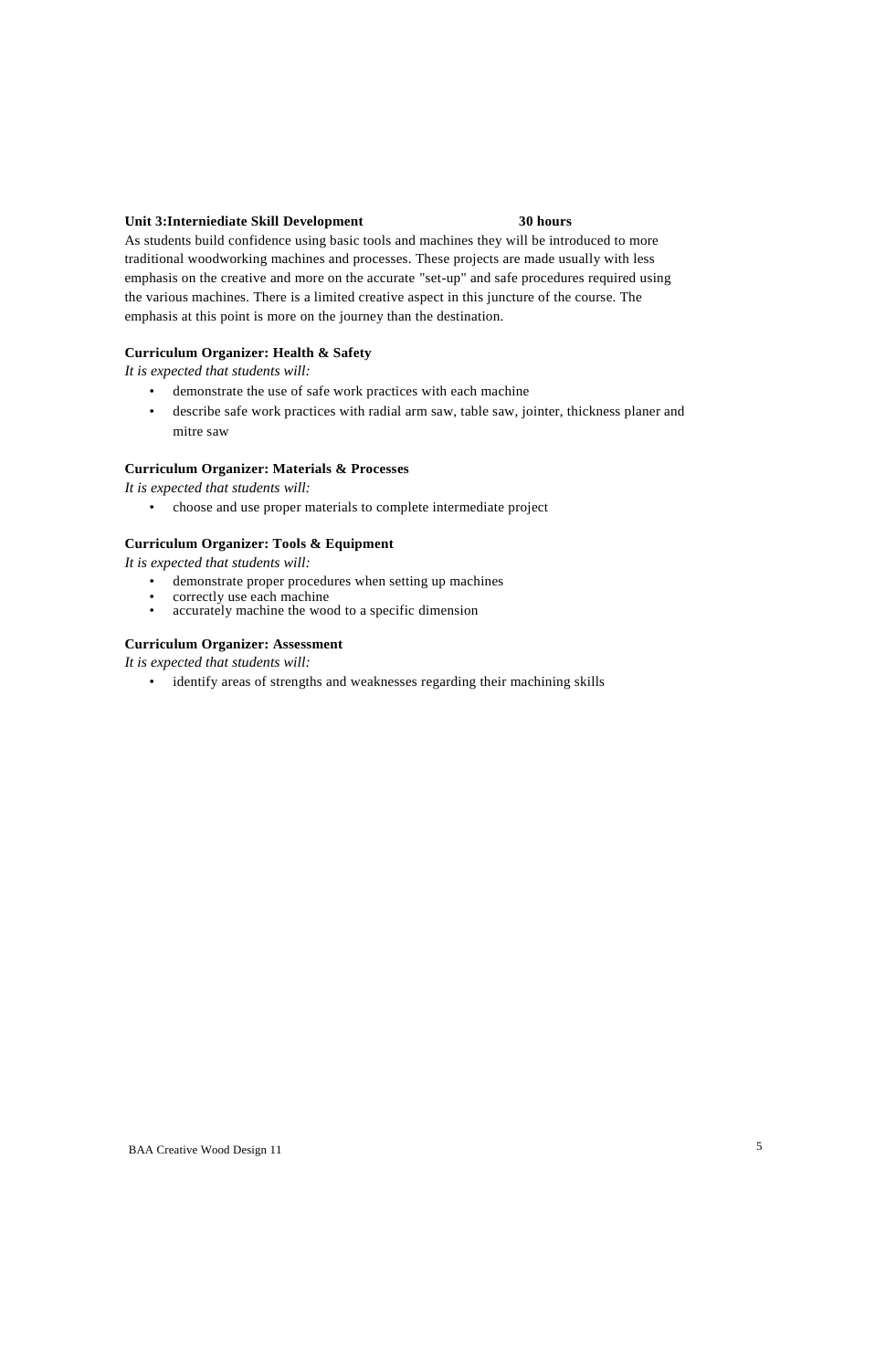# **Unit 4:FinaI Project 40 hours**

Using the experiences they have been introduced to, students will now create the theme based final project. This project should be a major commitment in both time and work ethic. The project should reflect the prior skills and knowledge achieved throughout the year as well as build new skills and improve understanding of wood working and designing. The project theme should allow enough flexibility where no two projects would be similar, yet still use the prescribed wood machines and tools in a similar fashion.

### **Curriculum Organizer: Health & Safety**

*It is expected that students will:*

- demonstrate the use of safe work practices
- display safe work practices with ALL machines needed to create project
- display safe work practices with hand tools

#### **Curriculum Organizer: Image- Development and Design Strategies**

*It is expected that students will:*

• design and create an appropriate project that meets the theme-based criteria

### **Curriculum Organizer: Materials & Processes**

*It is expected that students will:*

• choose and apply proper materials for project completion

# **Curriculum Organizer: Tools & Equipment**

*It is expected that students will:*

• choose and safely use appropriate machine or tool for project

#### **Curriculum Organizer: Assessment**

*It is expected that students will:*

- identify areas of success and areas in need of improvement on own project
- evaluate peer work and make creative suggestions or constructive criticism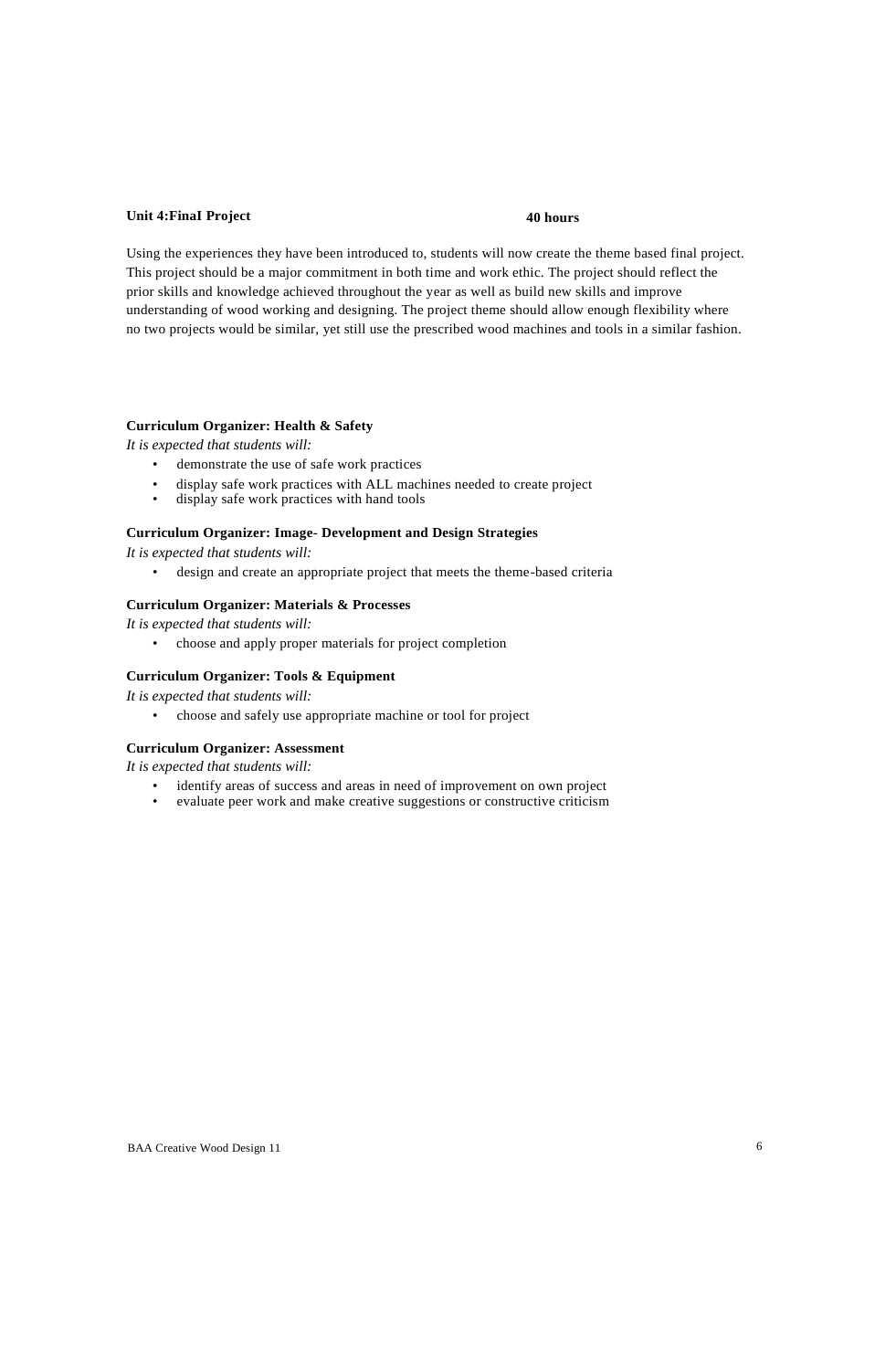# **Unit 5: Maintaining the Work Space 10 hours**

This unit is where students will learn "job ready" transferable skills, how to maintain their own future shops and/or purchase appropriate materials and tools needed to complete those jobs around the house. This unit will be ongoing throughout the school year rather than a 2-week lesson.

#### **Curriculum Organizer: Health & Safety**

*It is expected that students will:*

- identiiy dangers found on the job site
- identify dangerous materials found within the workspace and home<br>• remove any dangerous tools or equipment
- remove any dangerous tools or equipment

### **Curriculum Organizer: Materials & Processes**

*It is expected that students will:*

• acquire or purchase appropriate amounts of materials needed for the job

# **Curriculum Organizer: Tools & Equipment**

*It is expected that students will:*

- estimate the tools that will be needed to complete a given job<br>• maintain tools and equipment
- maintain tools and equipment

#### **Curriculum Organizer: Assessment**

*It is expected that students will:*

• self evaluate the decisions made with regards to purchasing and estimating